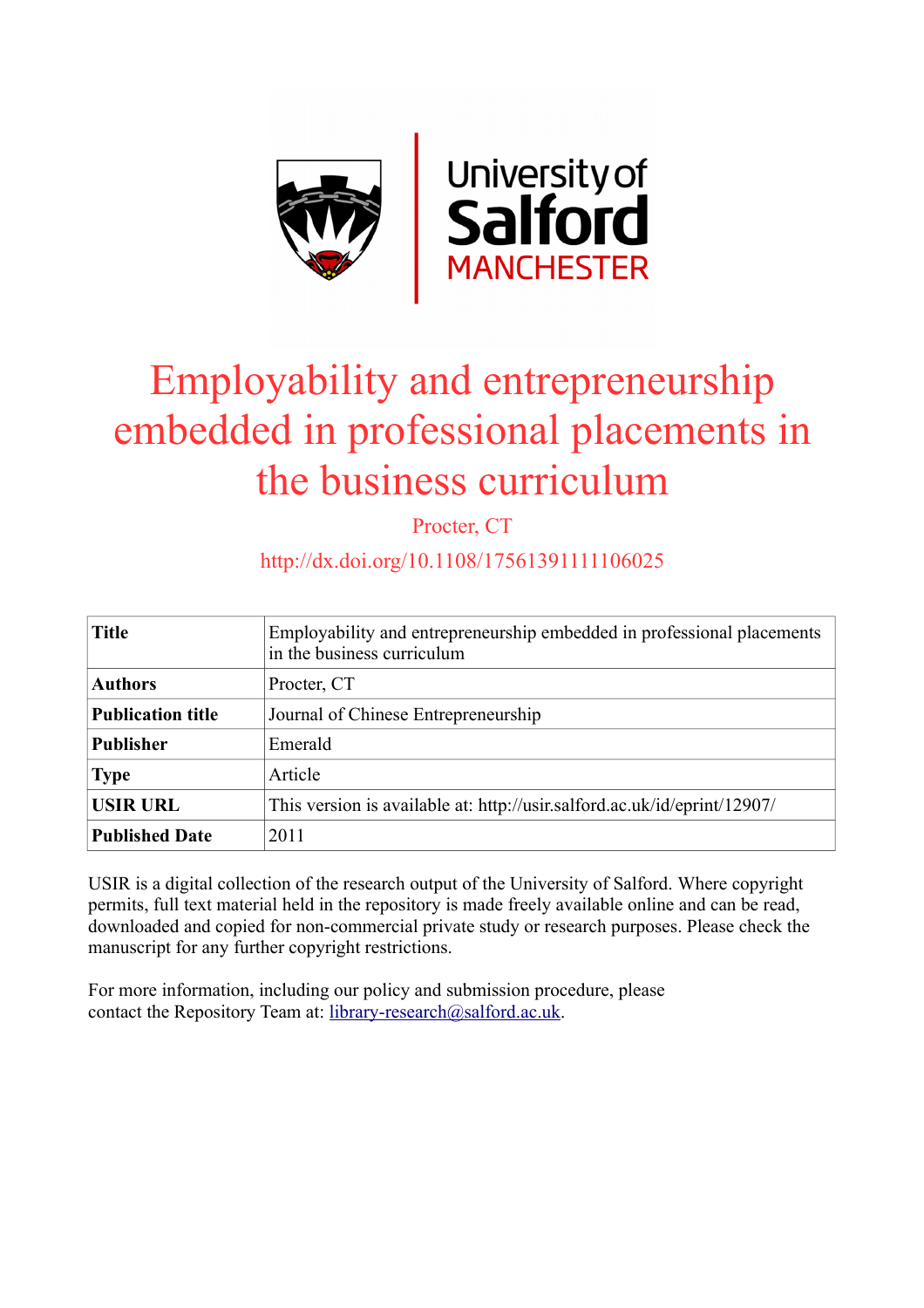# **Developing professional placements in the Business curriculum**

Chris Procter, University of Salford [c.t.procter@salford.ac.uk](mailto:c.t.procter@salford.ac.uk)

# **Author biography**

Chris Procter [\(http://www.business.salford.ac.uk/staff/chrisprocter\)](http://www.business.salford.ac.uk/staff/chrisprocter) is a senior lecturer with responsibility for co-ordinating placements for students at Salford Business School: http://www.business.salford.ac.uk/programmes/placements/. He has worked with employers and students in managing many hundreds of placements over a 20 year period. Chris' background is in IT Project Management and his teaching is in Project Management. He is a full member of the Association for Project Management (APM) and the UK Higher Education Academy Special Interest Group in Project Management. Chris has extensive experience in educational research and particularly Technology Enhanced Learning and he is the co-chair of the International Education in a Changing Environment conference [\(www.ece.salford.ac.uk\)](http://www.ece.salford.ac.uk/).

# **Abstract**

# **Purpose**

This paper explains the practice of professional placements in a large UK Business School, grounded in literature and research concerning the relationship between professional experience and employability. It explores possible further developments of this practice into student entrepreneurship.

# **Design**

The paper outlines the relevant literature and then describes the operation of the scheme in practice. It identifies relevant problems and discusses opportunities for both development and research.

#### **Findings**

Professional experience is of immense value to both students and the organisations that host them. Despite reluctance on the part of some of these two key stakeholders, it has the potential for further expansion in terms of number of students on placement, their location, their experience and integrating placements with entrepreneurship education.

# **Practical implications**

Organisations may see the benefit of employing students on one year or shorter contracts, Universities not currently offering professional placements *within the curriculum* to their students may wish to adopt best practice, and those that are already involved may wish to consider the optional/compulsory element of the placement experience in order to address the reticence of many students to secure this experience. The paper suggests solutions to the well established question 'Can entrepreneurship be taught?' by investigating the idea of Enterprise Placements.

# **Originality/value**

This work helps to explain, in a practical way, the opportunities and problems associated with the implementation of a placement scheme in the context of relevant literature.

# **Keywords**

Placement, professional experience, internship, work based learning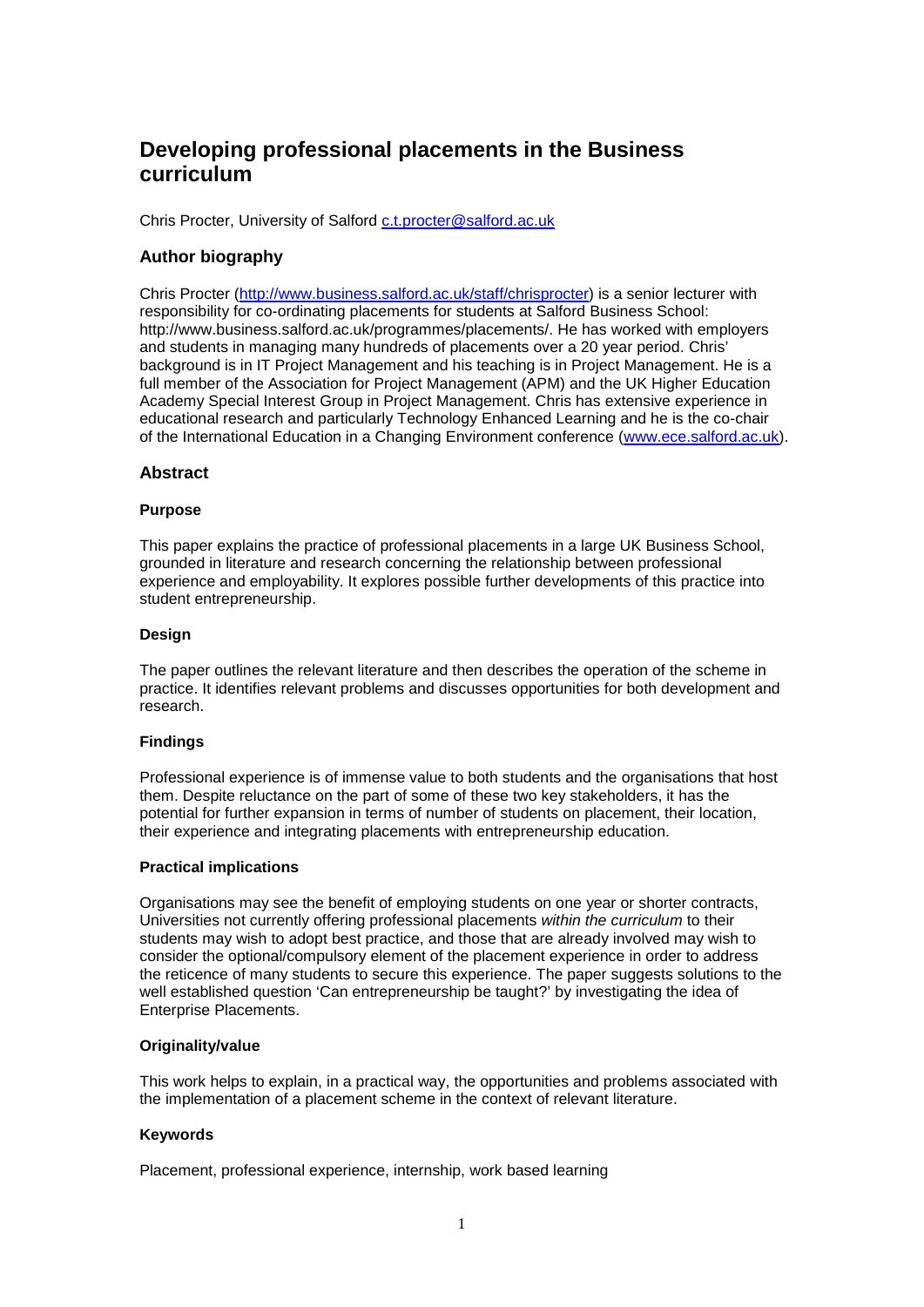# **Introduction**

The University of Salford was one of the first Universities in the United Kingdom (UK) to pioneer the idea of a 'sandwich degree' whereby an undergraduate worked for a year in an organisation between the second and final years of their degree. A one year period of employment is an excellent opportunity for the student to develop knowledge and skills in their discipline and for the employer to assess the suitability of a student for a long term future graduate position. Students benefit substantially in developing their professional skills, defining their career objectives, and learning about the different organisations and opportunities available to them.

The paper commences with reference to relevant literature. It then describes how professional placements have been integrated into the curriculum in a large UK Business School. This has taken place across the entire portfolio of programmes at both undergraduate and postgraduate level. This integration has involved the internal and external accreditation of placements, including the participation of employers in assessment. This accreditation has made it possible for the assessment of work based learning to contribute to a student's final award.

The paper describes the support provided to students, the interaction with employers, and highlights the problems that have been experienced. It concludes by looking at further work that needs to be done to address these issues, potential for research in the field and ideas for further development, and in particular the extension of placements to include enterprise and entrepreneurship.

Please note that some readers will be more familiar with the similar word 'Internship'. Within the context of this paper a Placement is defined to mean a period of employment undertaken by a student that contributes to their programme of study. The type of placement described in this paper is generally of one year duration, although of course many institutions offer shorter placements.

### **Literature**

Placements in the curriculum bring together two related traditions of practice and research: the first is the tradition of vocational learning, and the second is more theoretical work advocating experiential learning.

Employers have recognised the value of new temporary employees with fresh knowledge, skills and enthusiasm, typically at relatively modest salaries, who are potential future long term employees (Harris 2004). Universities and students have recognised many benefits of vocational learning and placements, with research showing students with placement experience substantially enhancing their employability (Neill and Mulholland 2003). This is particularly the case during difficult economic times (Lightfoot 2009). A number of studies have shown the benefits of placements to students (Mandilaras 2004, Rawlings et al 2005). This has also been recognised in numerous policy documents, most notably in the UK in the Dearing Review (Dearing 1997) and the Leitch Report (Leitch 2006) which both stressed the value of vocational education.

In Higher Education, work placements offer students the unique opportunity to combine professional experience with their University qualifications. Indeed, many disciplines require student placement experience – for example in most areas of health studies and teacher training placements are a requirement for completing a programme of study. The integration of placement learning is today a common feature of undergraduate business programmes (Evans 2004) and many other disciplines. National organisations (e.g. NCWE, PLACENET and many others in the UK) and international organisations (e.g. WACE) have developed to share experience in placements, and dedicated conferences (e.g. ASET) and journals (e.g. Journal of Vocational Education and Training) have been established to advance knowledge in this field.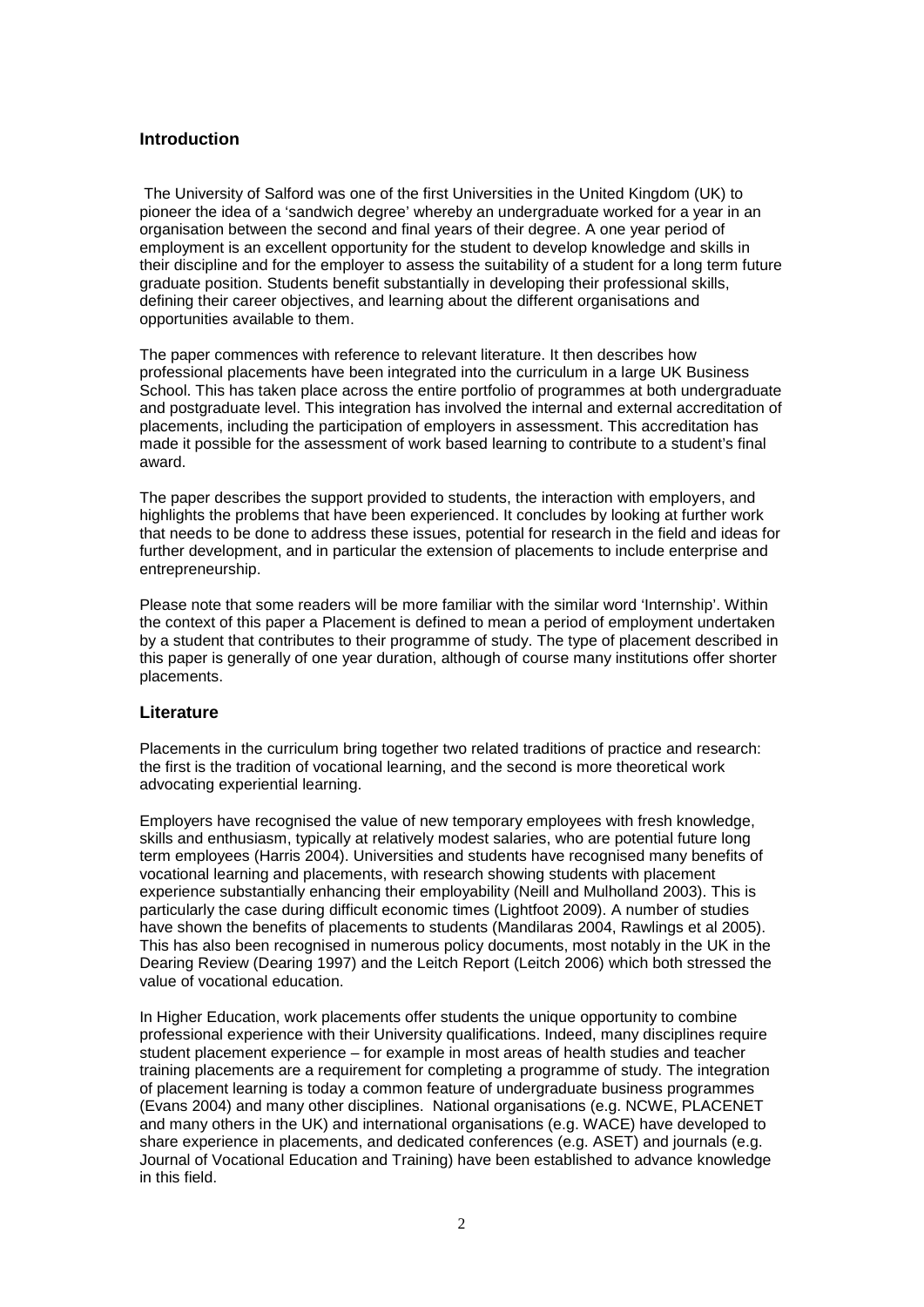More recently, the terms work based learning and work related learning have become well established. work based learning can be understood simply as learning that takes place in the workplace; a placement undertaken by a student as part of their programme of study is one type of work based learning. The term work related learning seeks to distinguish student experience that may not be directly located in the workplace. For the purposes of this paper the terms professional experience, work based learning and work related learning can all be considered a part of the more generic term 'experiential learning'.

The value of experiential learning is widely supported in the literature. Generations of scholars of pedagogy have understood the wisdom of the saying attributed to Confucius:

"Tell me and I will forget. Show me, and I may remember. Involve me, and I will understand."

It could be said that this is one of the foundations of constructivism, which is often associated with the theory of active learning (Bonwell and Eison 1991) and experiential learning popularised in the 1980s by Kolb (1984). Kolb drew on the work of scholars such as Dewey, who had stressed the importance of interaction and experience in learning, and Piaget whose research was concerned with the significance of interaction to psychological development. Kolb developed the the Experiential Learning Model (ELM) as being fundamental to learning. The ELM is composed of the following four elements:

- concrete experience,
- observation of and reflection on that experience,
- formation of abstract concepts based upon the reflection,
- testing the new concepts

(http://en.wikipedia.org/wiki/David\_A.\_Kolb)

Essentially these are all components of well organised student placements. Interestingly, this is supported by research conducted by Blackwell et at (Blackwell 2001) investigated the relationship between work experience and employability. They concluded that student reflection on their own learning was a key factor in this relationship. It is also a factor that distinguishes an effective professional placement scheme from basic work experience.

The literature on both vocational learning and experiential learning, which provides us with some theoretical context, is agreed on the close relationship between employability and well managed work placements. The following sections explain how this has been put into practice in one UK Business School.

# **Salford experience**

The University of Salford was first established in 1896 as a Technical College providing vocational training to the working class. Building on these roots, the University, since being established in 1967, has always emphasised the significance of its relationship to industry and commerce. Thus it was natural that Salford was one of the first Universities to offer 'sandwich' degrees on numerous undergraduate programmes. When Salford Business School was established in 2006 as the result of the merger of 4 former departments, one year placements were already offered as an option to students on BSc programmes in Business and Management, Finance and Accounting and Information Technology/ Systems (IT/IS). Best practice was developed from the scheme offered to IT/IS students so that a 'Professional Placement Year' module was established common to all students. Students undertaking Leisure and Tourism programmes were subsequently also offered this option. The principles of the module are as follows:

- Students gain experience in the process of securing a placement as well as during their employment
- A Professional Placement should be experience that contributes to a student's learning in their particular degree. This is not the same as work experience, and the University must approve all placements to ensure this fit.
- Students on placement require supervision from both their employer and their **University**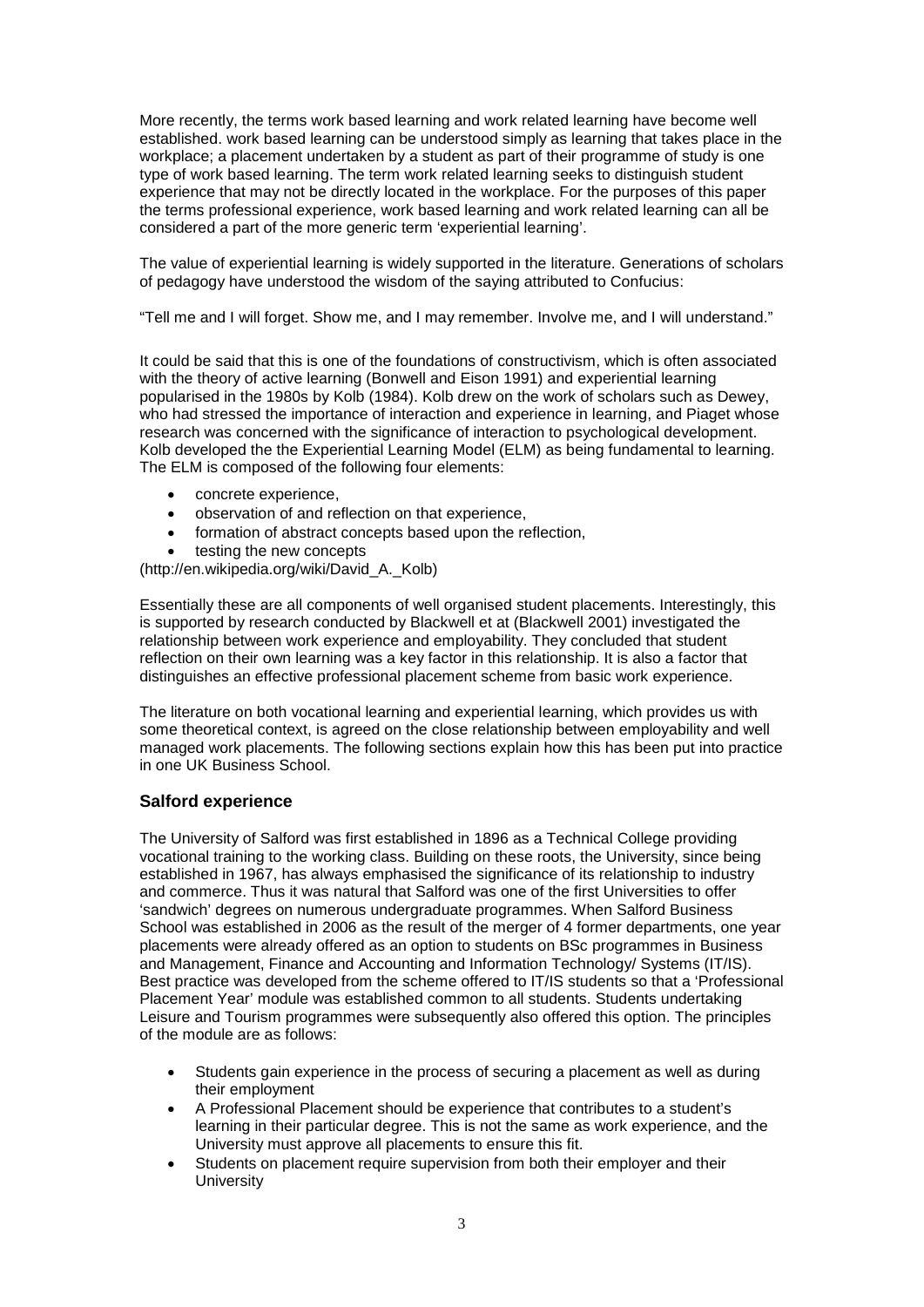- This experience should be assessed by both the University and the employer, and contribute towards the student's final degree mark
- This experience generally contributes significantly to the student's results and life chances

# **Placement module**

The Professional Placement module contributes about 11% of the value of the final degree award for those who have undertaken it. The great majority of students who complete a placement (over 90%) achieve one of the two highest classifications of a UK degree i.e. a First class or Upper Second class honours degree. This is in comparison to approximately 50% of the general student population. The assessment includes:

- evaluation by both the employer and University supervisors which they discuss and agree together,
- a presentation to an audience of students, employer and University supervisors,
- a report that describes, reflects upon, and evaluates the experience and
- a weekly logbook

Students may be placed with large multinational organisations which have a well established route for managing student placements (e.g. Intel take approximately 80 undergraduates on placement in the UK each year) or with small and medium sized enterprises (SMEs) who tend to give the student a greater variety of experience, albeit in a less structured environment. Students are also placed in the National Health Service, local government, and in educational institutions including schools, colleges and universities.

#### **Problems on placement**

A number of problems do occur. These can include when the employer is no longer able to employ the student; for example in 2009 one employer ceased trading owing to the recession and the University helped the student secure a position in a second company for six months. Another problem is when it becomes clear that the employer is not providing appropriate experience for the student as described during the application process: this is generally something the placement supervisor can resolve but is in part determined by the ability of the student in question. The third problem is when the student is not able to conduct the work expected of them or when there is a personality clash. In general the University supervisor is able to help resolve these problems but it is must be stressed that such problems are unusual. In general all stakeholders are very satisfied with the outcome of placements; many students return to the organisation for permanent work after graduation, and many employers return to request another student for the following year so that University staff develop an ongoing relationship with specific employers.

### **External accreditation**

In 2008 the Business School secured external accreditation for the placement scheme through the City and Guilds institution. The award of the Licentiate of City and Guilds Institution (LCGI) qualification to students who pass the Professional Placement module is externally verified and enhances the student CVs. External accreditation necessitates an annual visit by an external examiner to ensure the quality of the placement experience and assessment, and the external examiner can pass on their suggestions for continuous improvement.

#### **Postgraduate placements**

In 2009 the Salford Business School placement co-ordinator developed the University's first scheme to offer a one year placement option to postgraduate (MSc) students. This commenced as a trial for four postgraduate programmes in 2009-10, and has been extended to all Salford Business School postgraduate programmes from 2010-2011. Students undertaking MSc's have the option, after passing the taught component of their programme, to either complete a dissertation (the default option) or undertake a one year placement.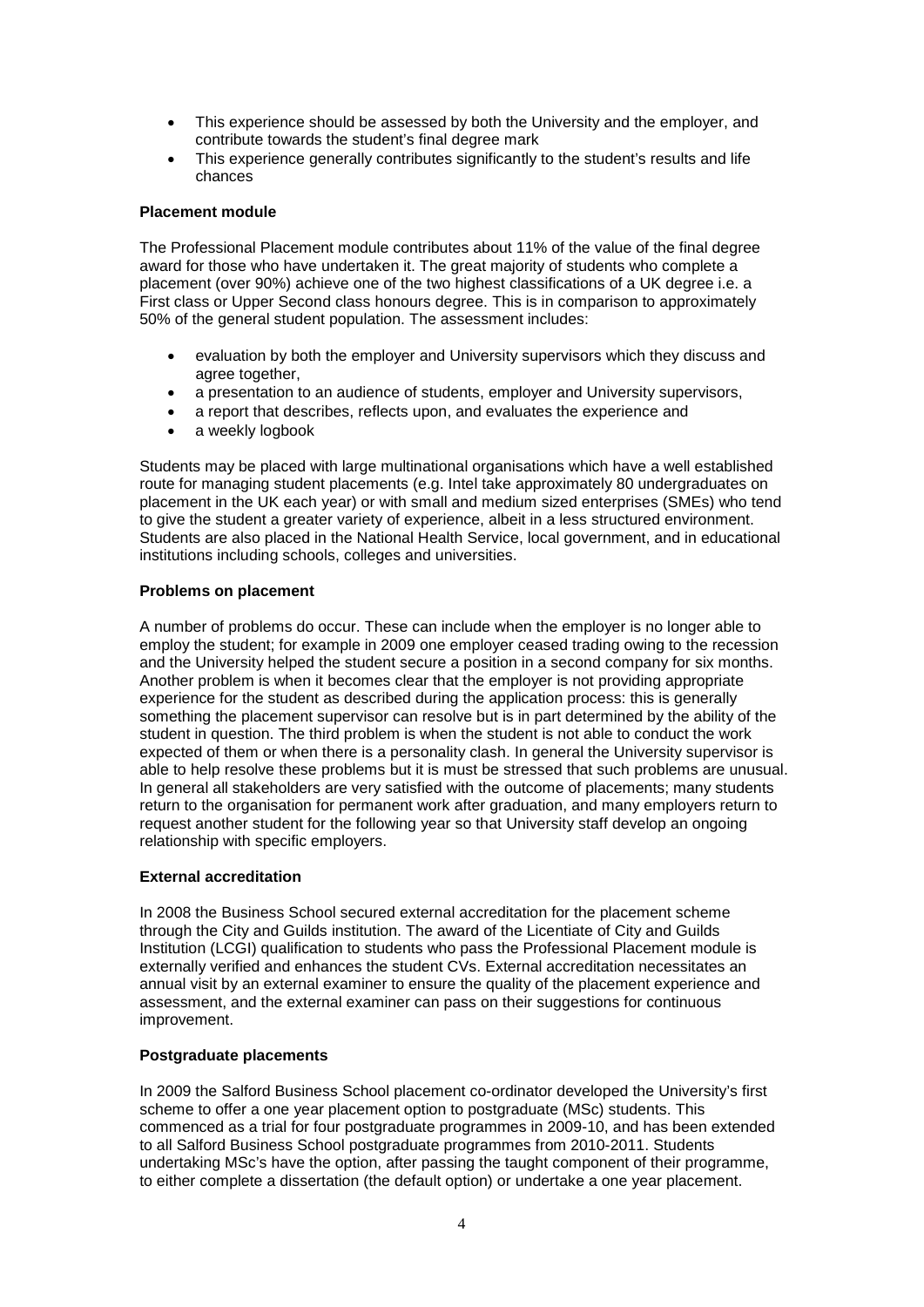Securing a placement is conditional upon being offered such an opportunity by an employer. To ensure the academic rigour of the qualification, the main assessment of the placement year is a *work related dissertation*, where the student compares the experience of working in their particular discipline to the theory that they studied during the taught part of the MSc. Thus, for example, a student studying for an MSc in Project Management, who undertakes a junior project management role for their placement, would discuss how the practice of project management in their experience compares to the theory as covered during their course. The student may investigate a more specific aspect of this experience, for example the application of quality standards in the practice of project management.

At the time of writing it is too early to evaluate the efficacy of this scheme but it is clearly popular with students who recognise the value of experience alongside qualifications.

# **Support provided**

The University provides support for those interested in placements at both a School (Department) level and at a central (University) level. Weekly workshops are provided to students to explain the benefits of placements, how to improve their CVs and applications, good interview technique, and details concerning tests used by employers such as psychometric tests. Support on these human resource techniques is also provided on a one to one basis in response to student demand. Thus for example, students have the opportunity to book a mock interview. Employers are invited to visit the University to speak to students both about opportunities in their organisations, and to give advice on the qualities in an applicant that they seek. An annual placement fair is held (see [http://www.careers.salford.ac.uk/business\)](http://www.careers.salford.ac.uk/business) where students can meet employers and professional bodies. In addition, during 2009-10, for the first time, ten students, who had returned to the University after completing their placement year, were employed part time to mentor those students looking to secure a placement opportunity. This project was funded by the Centre for Excellence in Professional Placement Learning (CEPPL). The mentors developed new means of support for students, such as daily drop in opportunities and online support through a Facebook group.

Once on placement, the School ensures that every student has an academic supervisor. They visit the student once during the first two months of their placement and once during the last two months. They are also available online or by telephone to provide support should this be needed by the student, and give feedback on draft copies of the student's work. The academic supervisor will also liaise with the employer to ensure that all parties are satisfied with the placement. The supervisor also marks the student's report/ work related dissertation at the conclusion of the placement, which is then moderated by the placement co-ordinator.

# **Scope for improvement**

There are three areas of concern for any placement co-ordinator:

The first is to ensure the quality (and legality) of the placements available and quality of the placement experience. In some cases this means rejecting potential placements as not being suitable to the student's programme of study. In other cases it can involve discussion concerning re-adjustment of the specification of student's duties to more accurately reflect employer requirements or student capabilities.

The second is to ensure a constant stream of suitable placement opportunities to offer to students. This entails continual renewal as organisations close and others open. Ensuring sufficient high quality placement opportunities, which provide a proper salary and meet all required health and safety guidelines, is a challenge during a recession. Some employers are reluctant to invest the necessary time to train students and develop their skills. Offering sufficient placements can only be achieved by a major team effort on the part of staff throughout the Business School and wider University, utilising their contacts for the benefit of students.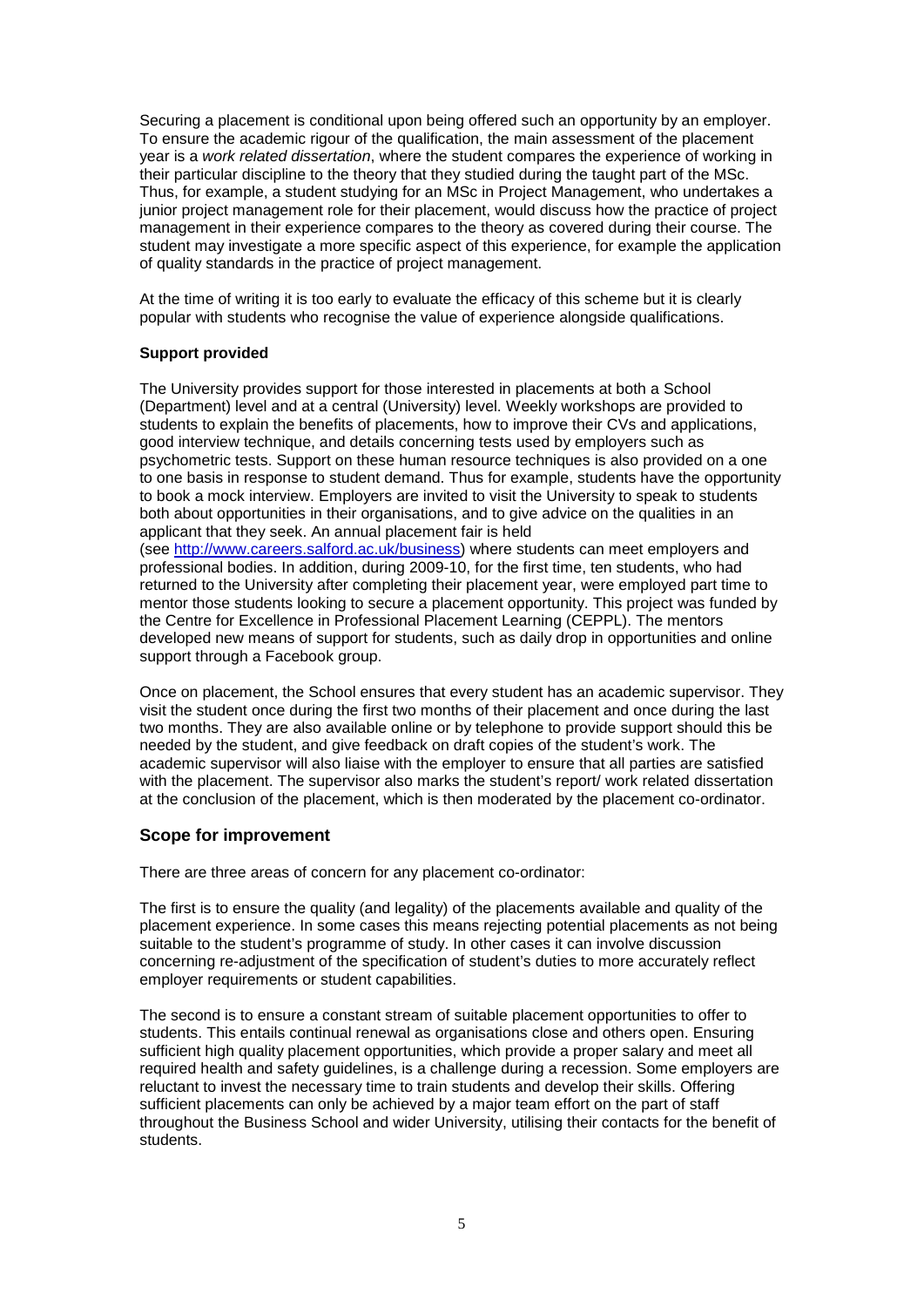The third area of concern is to ensure that there are enough students making good quality applications for every position that is offered. In Salford Business School (at the time of writing) the one year placement is an option. Many students are enthusiastic about this option when joining their programme of study, but this enthusiasm can wane when they are fully involved in their coursework and exams. Securing a good placement can be a long, time consuming and arduous process, and it can be difficult for a student to maintain their enthusiasm after numerous rejections. This reluctance is well established in the literature (Morgan 2006). Thus in practice only a minority take the placement option. In a survey conducted in 2009, of 208 final year students who did not go on a placement year, more than 50% (112 respondents) said they did not undertake a placement because they didn't have the time and/or commitment to make the necessary applications. Some (23 respondents) did not apply because they did not have enough confidence in their own ability, especially if it meant leaving home. Many students (36) also did not appreciate the value of relevant experience to their future job prospects, believing that a degree alone would be sufficient. Finally, many (18) did not see the difference between the casual part time work that is very common amongst British undergraduates, and the professional experience of many one year placement students.

# **Future development**

Student lack of engagement in University initiatives on employability and enterprise is potentially a fruitful area for future valuable research. Perhaps surprisingly, the issue of student motivation to secure placements is a significant concern for Business Schools. Many students do not take part in any University activity that is not a requirement of their degree, whatever the level of support or opportunities provided. In an effort to increase the proportion of students undertaking placements, from 2011 Salford Business School undergraduate applicants will have to choose whether they want to register on the undergraduate programme with a placement or without. The entry requirement will be higher for the programme involving a placement year and students who register on this programme will be required to apply for and secure a placement year. The University will ensure that the student has all the necessary support to achieve this. Those who are unsuccessful will be able to transfer to the shorter programme without a placement. Not surprisingly, evidence from other UK Business Schools suggests (Procter 2010) that where a placement is compulsory a much greater proportion of students go on placement and are therefore more employable upon graduation.

#### **Enterprise Placements**

Entrepreneurship education has assumed greater significance during the recession which developed in Western countries in 2009, being seen by political leaders as an impetus to growth. The placement scheme described above offers serious opportunities for Entrepreneurship education which are currently being investigated. This investigation is very relevant to the important question posed by a number of authors (e.g. Henry et al 2005, Klein & Bullock 2006) 'Can Entrepreneurship be taught?' Both papers cited above offer evidence from their review of the literature that entrepreneurship can indeed be taught and indeed this was the motivation for the launch of International Journal of Entrepreneurship Education (IJEE). However, I would argue that experiential learning is vital to developing the skills of entrepreneurship.

At Salford Business School we are now adapting the best practice from the well established one year placement programme to create one year *Enterprise Placement* whereby students effectively employ themselves during their placement. This develops idea of Entrepreneurship education incorporating experiential learning and keeps the University at the fulcrum of innovation.

Research amongst students as to whether they would like to see the aforementioned placement scheme broadened to include one year Enterprise Placements. Four focus groups were held with different student classes on a voluntary basis. The student feedback was very positive and such a proposal is therefore being developed. Within the one year placement scheme, students would have the opportunity not only to be employed in a position relevant to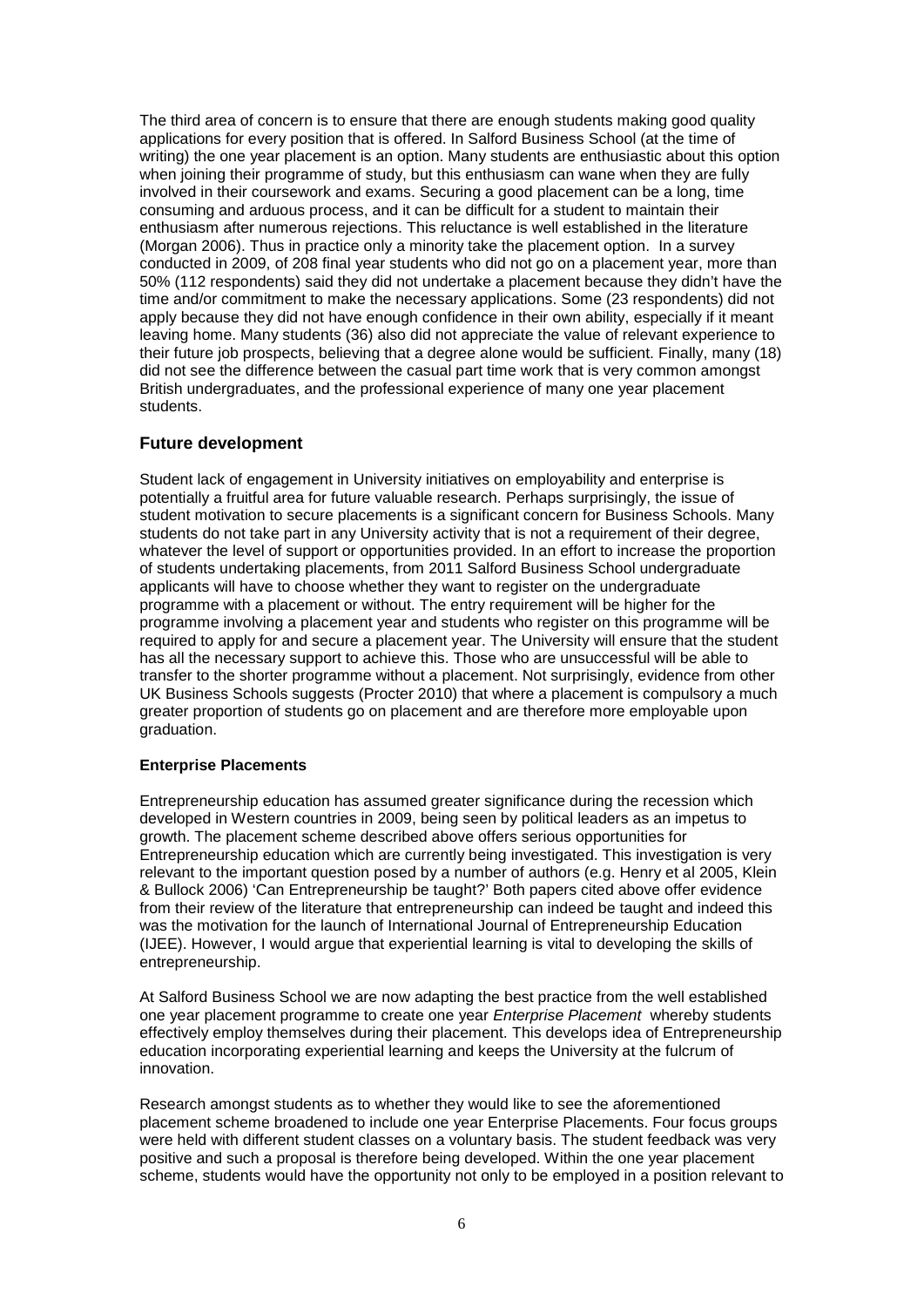their programme of study, but would alternatively have the opportunity to establish their own business i.e. an Enterprise Placement. The University would approve this on the basis of an assessment of the student business plan and (if approved) provide expert advice in key areas of finance, marketing, information management and physical resources during the year. Thus a group of advisors would liaise with the student enterprise placement from inception to implementation to review. The student would be assessed on their description, reflection and evaluation of the business they established/ tried to establish and relationship to relevant literature. The grade achieved would not depend upon the success or otherwise of the business. This proposal is creating significant interest amongst all stakeholders and establishes a link between professional placements and entrepreneurship, introducing experiential learning in a valuable way.

# **Conclusion**

This paper has briefly reviewed the literature in vocational and experiential learning which underpins professional placements. It then describes the Professional Placement scheme offered within a major Business School in a UK University. It describes the benefit of such a scheme to students and employers and therefore also to the University itself. It describes the way in which such placements are integrated into the curriculum, the support provided and the problems involved in managing such a scheme. The satisfaction of offering professional placements comes from the academic, professional and social maturity of students returning from placement and the opportunities that open up to them in consequence, alongside the valuable collaboration with employers. The paper has concluded with future developments in a continually evolving and improving project. Most importantly it discusses the possibility of developing professional placements to include Enterprise Placements whereby the student establishes their own business with the support and guidance of the University and as part of their programme of study. This offers the hope that the student may learn Entrepreneurship by doing, and thus address the question 'Can Entrepreneurship be taught?'

# **References**

Blackwell, A. Bowes, L., Harvey, L., Hesketh, A., Knight, P. (2001) *Transforming Work Experience in Higher Education* [British Educational Research Journal,](http://www.informaworld.com/smpp/title~db=all~content=t713406264) Volume [27,](http://www.informaworld.com/smpp/title~db=all~content=t713406264~tab=issueslist~branches=27#v27) Issue [3](http://www.informaworld.com/smpp/title~db=all~content=g713406351) pps 269 - 285

Bonwell, C., Eison, J. (1991). *Active Learning: Creating Excitement in the Classroom* AEHE-ERIC Higher Education Report No.1

Boud, D., Solomon, N., & Symes, C. (2001). *New practices for new times*. In D. Boud & N. Solomon (Eds.), *Work-based learning: A new higher education?* Buckingham: The Society for Research into Higher Education & Open University Press

Henry C., Hill F., Leitch C., (2005) *Entrepreneurship education and training: can entrepreneurship be taught? Part I*, Education + Training, Vol. 47 Iss: 2, pp.98 - 111

Dearing R. (1997) *Higher education in the learning Society* National Committee of Inquiry into Higher Education HMSO

Evans N. *From Once Upon a Time to Happily Ever After: The Story of Work-Based Learning in the UK Higher Education Sector in* Boud D. & Solomon N. (ed) *Work-Based Learning: A New Higher Education?* Taylor and Francis 2004

Gomez, S.L., Lush, D. & Clements, M. (2004) *Work Placements Enhance the Academic Performance of Bioscience Undergraduates.* Journal of Vocational Education & Training. 56(3), 373-85.

Harris K.J., Zhao J., (2004) *Industry internships: feedback from participating faculty and industry executives*, International Journal of Contemporary Hospitality Management, Vol. 16 Iss: 7, pp.429 – 435

Klein P.G., Bullock J.B. *[Can entrepreneurship be taught?](http://web.missouri.edu/~kleinp/papers/06012.pdf)* Journal of Agricultural and Applied Economics, 2006

Kolb, D.A. (1984) *Experiential learning: Experience as the source of learning and development* Prentice Hall also see [http://en.wikipedia.org/wiki/David\\_A.\\_Kolb](http://en.wikipedia.org/wiki/David_A._Kolb) (accessed 17/9/10)

Leitch Review of Skills (2006): *[Prosperity for all in the global economy -](http://www.hm-treasury.gov.uk/media/6/4/leitch_finalreport051206.pdf) world class skills – [Final report](http://www.hm-treasury.gov.uk/media/6/4/leitch_finalreport051206.pdf)*, HM Treasury

Lightfoot L (2009) *Graduate jobs crunch calls for experience* The Times January 18, 2009